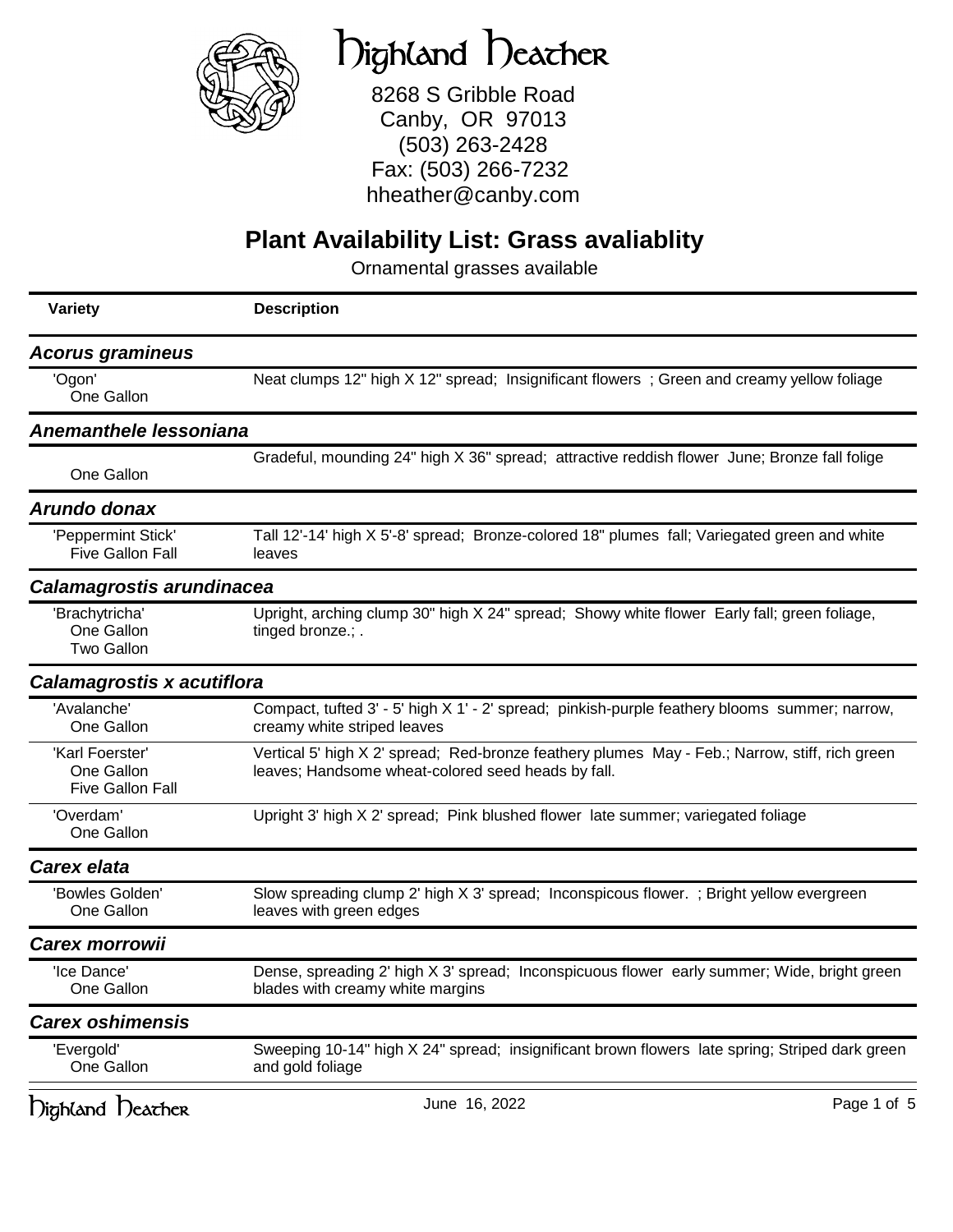| <b>Variety</b>                                                     | <b>Description</b>                                                                                                                                                                   |
|--------------------------------------------------------------------|--------------------------------------------------------------------------------------------------------------------------------------------------------------------------------------|
| <b>Carex oshimensis</b>                                            |                                                                                                                                                                                      |
| 'Everillo'<br>One Gallon Fall                                      | elegantly weeping clump 12" high X 24" spread; No flower; Bright golden foliage                                                                                                      |
| <b>Carex testacea</b>                                              |                                                                                                                                                                                      |
| One Gallon                                                         | Mounding 18" - 24" high X 18" - 24" spread; Inconspicous flower; Finely textured, bronze-<br>green leaves; electric orange in the cool season                                        |
| <b>Chasmanthus latifolium</b>                                      |                                                                                                                                                                                      |
| One Gallon                                                         | 3' - 4' high X 4' spread; Panicles of flat drooping spikelets; Bright green foliage; leaves turn<br>coppery after frost                                                              |
| Cortaderia selloana                                                |                                                                                                                                                                                      |
| One Gallon                                                         | Dense tussocks 6' - 10' high X 6' - 8' spread; Huge, silkey white plumes Late summer to mid<br>winter; Narrow green leaves                                                           |
| Deschampsia caespitosa                                             |                                                                                                                                                                                      |
| 'Goldtau'<br>One Gallon                                            | Clumping 24" high X 30" spread; Golden-yellow flowers June-Sept; Deep, dark-green foliage                                                                                            |
| Hakonechloa macra                                                  |                                                                                                                                                                                      |
| 'All Gold'<br>One Gallon                                           | Spreading clumping habit 14" high X 18" spread; Inconspicuous flower late summer; Bright<br>gold foliiage                                                                            |
| 'Aureola'<br>One Gallon                                            | Mounding 16" high X 16" spread; ; Bamboo-like foliage with gold striation                                                                                                            |
| Imperata cylindrica rubra                                          |                                                                                                                                                                                      |
| 'Red Baron'<br>One Gallon Fall                                     | low clumping 24" high X 18" spread; Tan flowers flower mid-fall; Blood red foliage                                                                                                   |
| <b>Miscanthus sinensis</b>                                         |                                                                                                                                                                                      |
| 'Adagio'<br>One Gallon<br><b>Two Gallon</b><br><b>Three Gallon</b> | compact, neat mound 4' high X 3' spread; Buff colored plumes late summer; Narrow green<br>foliage                                                                                    |
| 'Gracillimus'<br>One Gallon                                        | Narrow 8' high X 5' spread; Tiny reddish-copper flowers in late summer turning into silvery<br>white plumes; Fine-textured silver-green blades; turn golden bronze after first frost |
| 'Little Kitten'<br>One Gallon Fall                                 | compact mound 2' high X 2' spread; Showy, silvery-white flower plumes late summer; Fine-<br>textured green leaves; turn gold in fall.                                                |
| 'Little Zebra'<br>One Gallon<br><b>Three Gallon</b>                | upright clump 4' high X 3' spread; Wine-purple wispy flower Fall to late fall; delicate, banded<br>leaves                                                                            |
| 'Morning Light'<br><b>Two Gallon</b>                               | Narrow clumps 5' high X 4' spread; Coppery-pink plumes late summer; Green blades with<br>creamy-white highlights                                                                     |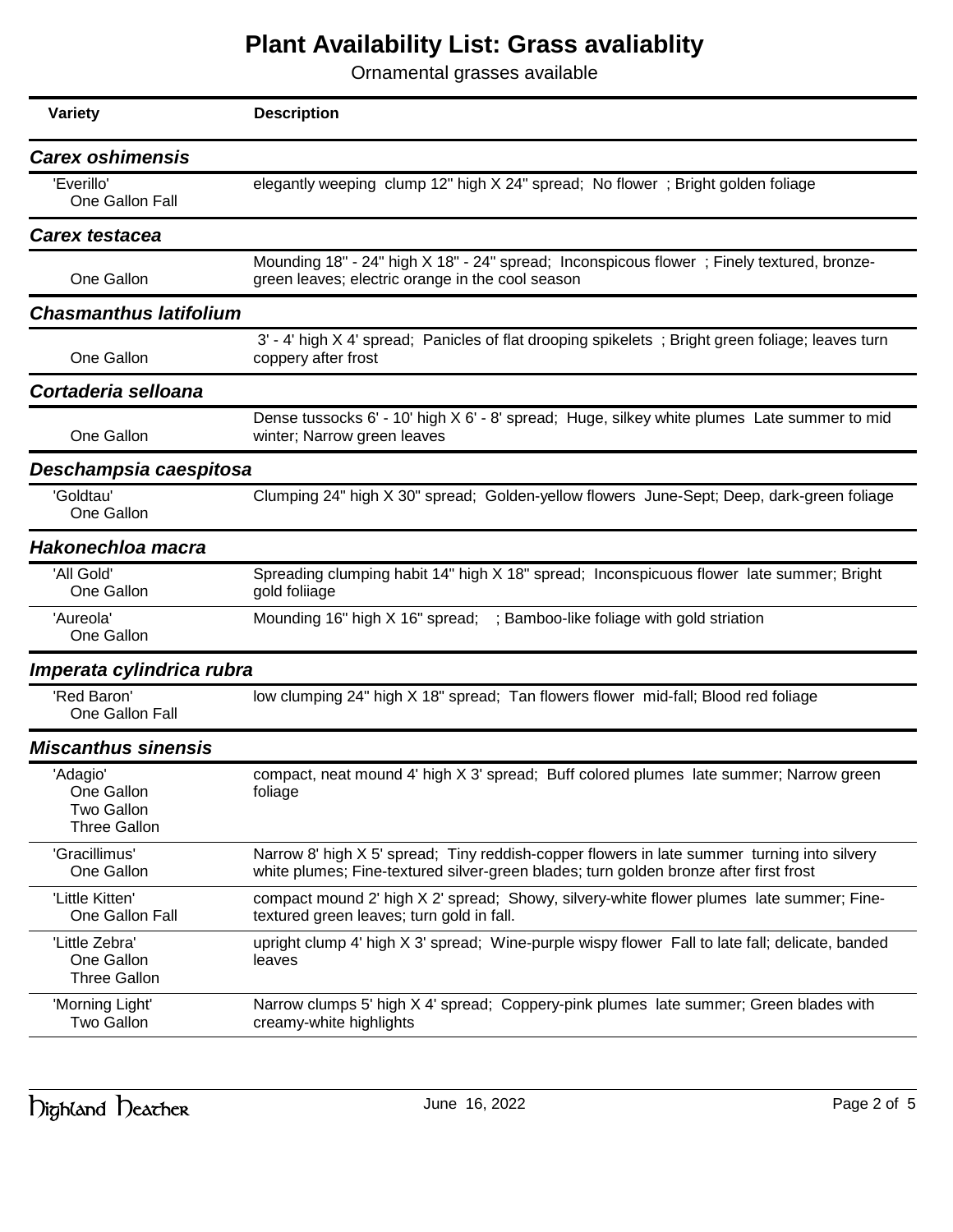| <b>Variety</b>                                                        | <b>Description</b>                                                                                                                                                                                        |
|-----------------------------------------------------------------------|-----------------------------------------------------------------------------------------------------------------------------------------------------------------------------------------------------------|
| <b>Miscanthus sinensis</b>                                            |                                                                                                                                                                                                           |
| 'Purpurascens'<br>One Gallon                                          | Tight clumps 5' high X 3' spread; Tiny reddish-tinged flowers in late summer turning into<br>creamy white plumes; medium green blades with a reddish tinge; darken to an attractive<br>burgundy by winter |
| 'Yaku Jima'<br>One Gallon<br><b>Two Gallon</b><br><b>Three Gallon</b> | Clumping 5' high X 4' spread; Silver plumes August; Silver green narrow leaves; turn bronze in<br>fall.                                                                                                   |
| <b>Molinia caerulea</b>                                               |                                                                                                                                                                                                           |
| 'Moorflamme'                                                          | Clumping, upright 2' high X 2' spread; dark flower summer and fall; Foliage turns orange-red in                                                                                                           |
| One Gallon                                                            | fall.                                                                                                                                                                                                     |
| 'Moorhexe'                                                            | Upright tufts 3' high X 2' spread; Dark purple inflorescences July-Nov; Narrow, dark green                                                                                                                |
| One Gallon                                                            | blades; striking wheat color in winter                                                                                                                                                                    |
| 'Skyracer'<br>One Gallon                                              | Narrow, upright 2' - 4' high X 3' spread; Delicate purplish plumes; Bue-green leaves                                                                                                                      |
| 'Strahlenquelle'                                                      | compact clumps 3' high X 3' spread; Fine textured, large hazy purple blooms July to Novenber;                                                                                                             |
| One Gallon                                                            | neat slim green leaves and stalks                                                                                                                                                                         |
| 'Variegata'                                                           | mounding 12" high X 18" spread; Ttall, narrow, bronze flower heads mid-summer to fall; Green                                                                                                              |
| One Gallon                                                            | blades striped with creamy white                                                                                                                                                                          |
| Nassella tennuissima                                                  |                                                                                                                                                                                                           |
| One Gallon                                                            | upright 18" high X 24" spread; Tan flowers late summer; Green fountain of hair-like leaves                                                                                                                |
| Ophiopogon planiscapus                                                |                                                                                                                                                                                                           |
| 'Nigrescens'                                                          | Grassy tufts 8" high X 12" spread; Bell-shaped white flower summer; Elegant black strap like                                                                                                              |
| One Gallon                                                            | foliage                                                                                                                                                                                                   |
| <b>Panicum virgatum</b>                                               |                                                                                                                                                                                                           |
| 'Cheyenne Sky'                                                        | Dense, upright clump 3' - 4' high X 2' spread; Purple flower panicles late summer; blue-green                                                                                                             |
| Two Gallon                                                            | leaves; turn wine red in early summer                                                                                                                                                                     |
| 'Heavy Metal'                                                         | Tight, upright clumps 3' high X 2' spread; Airy, pink-tinged flower panicles mid-summer;                                                                                                                  |
| <b>Two Gallon</b>                                                     | Metallic, grey green foliage                                                                                                                                                                              |
| 'Hot Rod'                                                             | Upright clumps 4' high X 2' spread; Airy purple pannicles Summer; Blue green foliage; deep                                                                                                                |
| <b>Two Gallon</b>                                                     | burgundy in aummer                                                                                                                                                                                        |
| 'Northwind'                                                           | Strong, upright. 7' high X 3' spread; Hazy red flower panicles; Wide, steel blue foliage.;                                                                                                                |
| <b>Two Gallon</b>                                                     | Golden yellow in fall                                                                                                                                                                                     |
| 'Rotstrahlbusch'                                                      | compact, upright 3' high X 2' spread; Finely-textured, pink-tinged, flower panicles late summer;                                                                                                          |
| Two Gallon 3                                                          | Green/red foliage; rich crimsom in autumn                                                                                                                                                                 |
| 'Shenandoah'                                                          | Upright 4' high X 3' spread; Finely-textured, reddish-pink flower panicles summer; Deep green                                                                                                             |
| One Gallon 23                                                         | foliage; reddens to deep burgundy by September                                                                                                                                                            |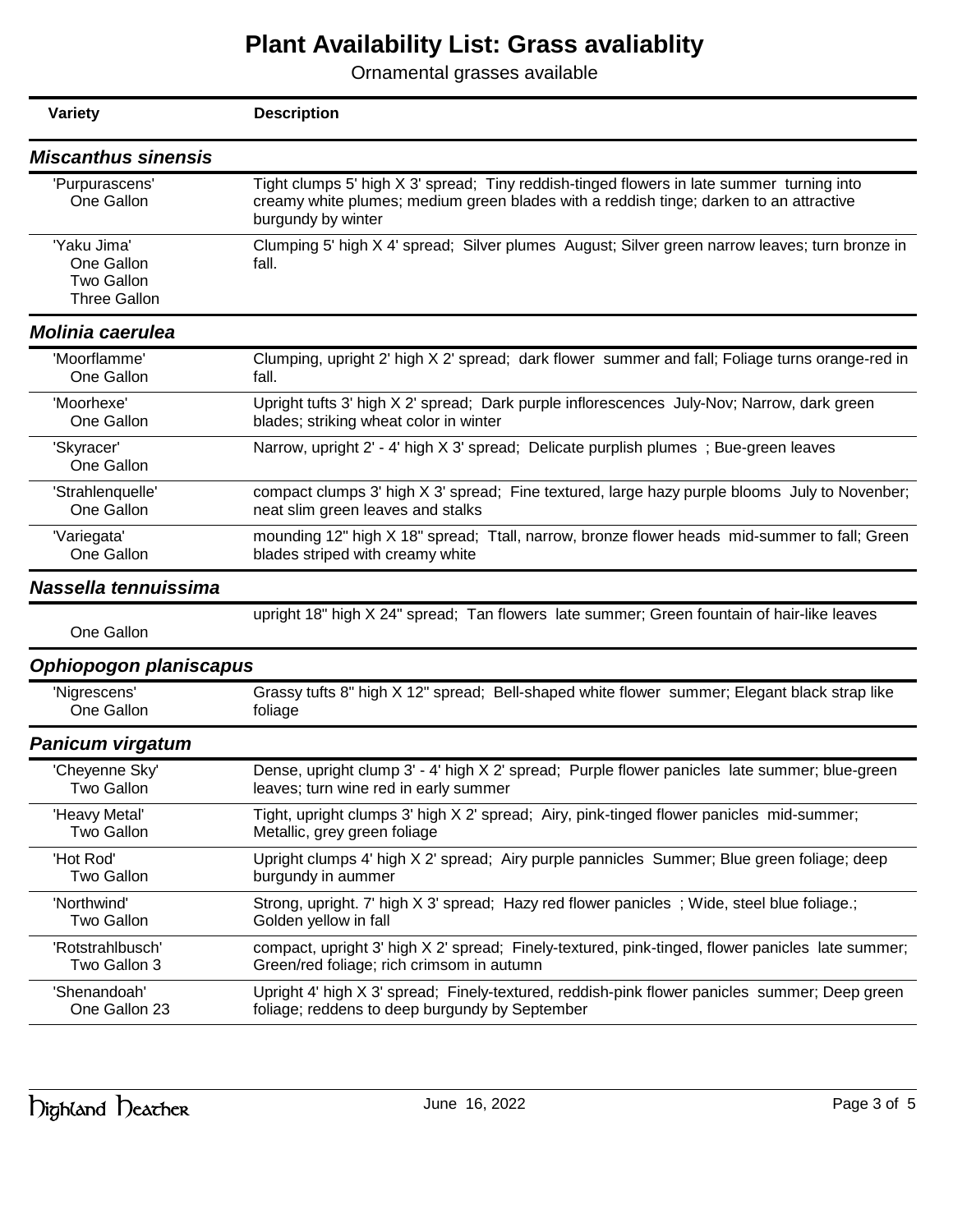| <b>Description</b>                                                                                                                                                     |
|------------------------------------------------------------------------------------------------------------------------------------------------------------------------|
| Pennisetum alopecuroides                                                                                                                                               |
| compact 16" high X 16" spread; Dainty cream-colored "bunny tail" blooms summer; Carmine<br>foliage among the green all summer; blazes scarlet from autumn until frost. |
| Rounded 12" high X 12" spread; Fluffy, buff-colored blooms Late summer; Green foliage;<br>golden russet in fall.                                                       |
| Graceful, spreading clumps 3' high X 3' spread; Showy, purplish-black, bristly flower spikes<br>Aug to Oct; Narrow, deep green leaves; golden yellow in fall           |
| Large mound 48" high X 30" spread; Smoky-pink bottlebrush flower spikes mid to late<br>summer; arching green leaves                                                    |
|                                                                                                                                                                        |
| Uniform upright clumps 3' - 4' high X 2' - 4' spread; Soft rose-purple plumes early summer;<br>Gracefully arching, deep green foliage                                  |
| Schizachyrium scoparium                                                                                                                                                |
| Tall, upright 24-36" high X 15" spread; Reddish brown flower Aug - Feb; Fine bladed foliage;<br>turns vivid red and orange in fall.                                    |
| Erect 4' high X 2' spread; Blue-Purple flower Late Summer - Fall; Deep blue blades tinged<br>burgandy; Fall tones of red, pink, blue, purple and orange.               |
| Strong, upright 3' high X 3' spread; Purplish-bronze flowers late summer; blue green foliage;<br>turns bronze to flaming orange in the fall.                           |
|                                                                                                                                                                        |
| Pale green tussocks 2' high X 2' spread; Green flowers turn to to silvery-white inflorescences;<br>Narrow light green leaf bladea                                      |
|                                                                                                                                                                        |
| Loose tufts 12" high X 12" spread; Silvery inflorescences March-June; Narrow, twisting, green<br>foliage has a blue cast.                                              |
|                                                                                                                                                                        |
| Decorative bunches 18" high X 36" spread; Haze of tiny flower heads July - Sept; Fine textured<br>rich green leaves; gold to orange in fall.                           |
| Dense arching tuft. 1' - 2' high X 2' - 3' spread; ; Fine-textured foliage                                                                                             |
|                                                                                                                                                                        |
| Clumpin 6' high X 3' spread; Silvery-purple flower in June. Mature to shades of wheat.; Narrow,<br>arching evergreen foliage                                           |
|                                                                                                                                                                        |
| 4" high X 6" spread; Deep sky blue flowers with yellow eye late spring; Blue green foliage                                                                             |
|                                                                                                                                                                        |